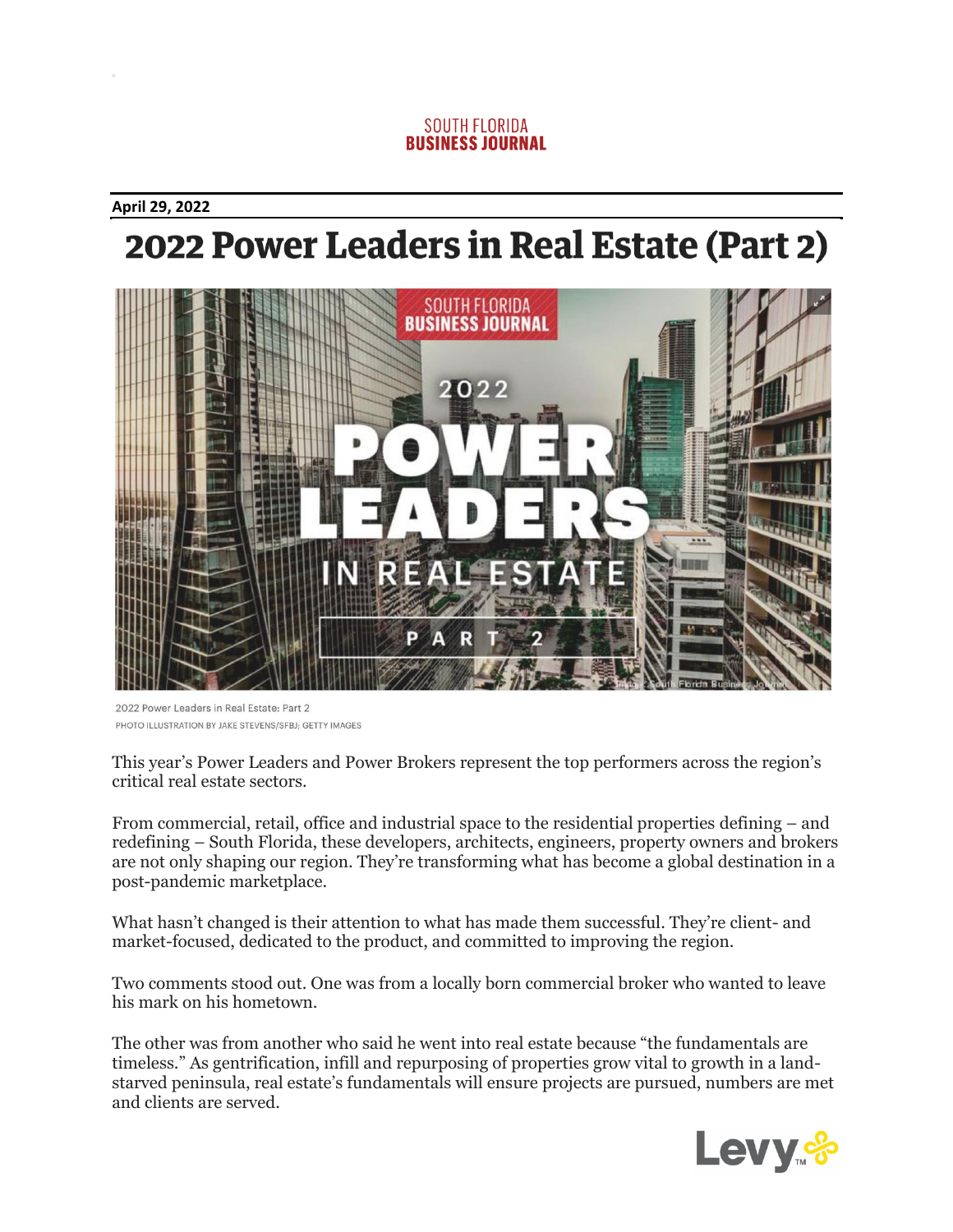#### **SOUTH FLORIDA BUSINESS JOURNAL**

For those named Power Leaders and Power Brokers this year, the timelessness of these fundamentals will bode well for our shared future.

# **[Alex Rosemurgy](https://www.bizjournals.com/southflorida/search/results?q=Alex%20Rosemurgy)**

CEO, Rosemurgy Properties

Boca Raton



Alex Rosemurgy, Rosemurgy Properties COURTESY OF ROSEMURGY PROPERTIES

Rosemurgy leads the privately owned commercial real estate development, investment and management firm. Since taking the helm in 2010, its portfolio has grown to over \$700 million in assets under development and management throughout the Southeast.

Birthplace: Fort Lauderdale

Education: B.S., finance, Florida State University

I went into real estate because: I sought to advance the legacy my parents worked so hard to build.

Enduring lesson from Covid: Time is precious; find a way to balance it.